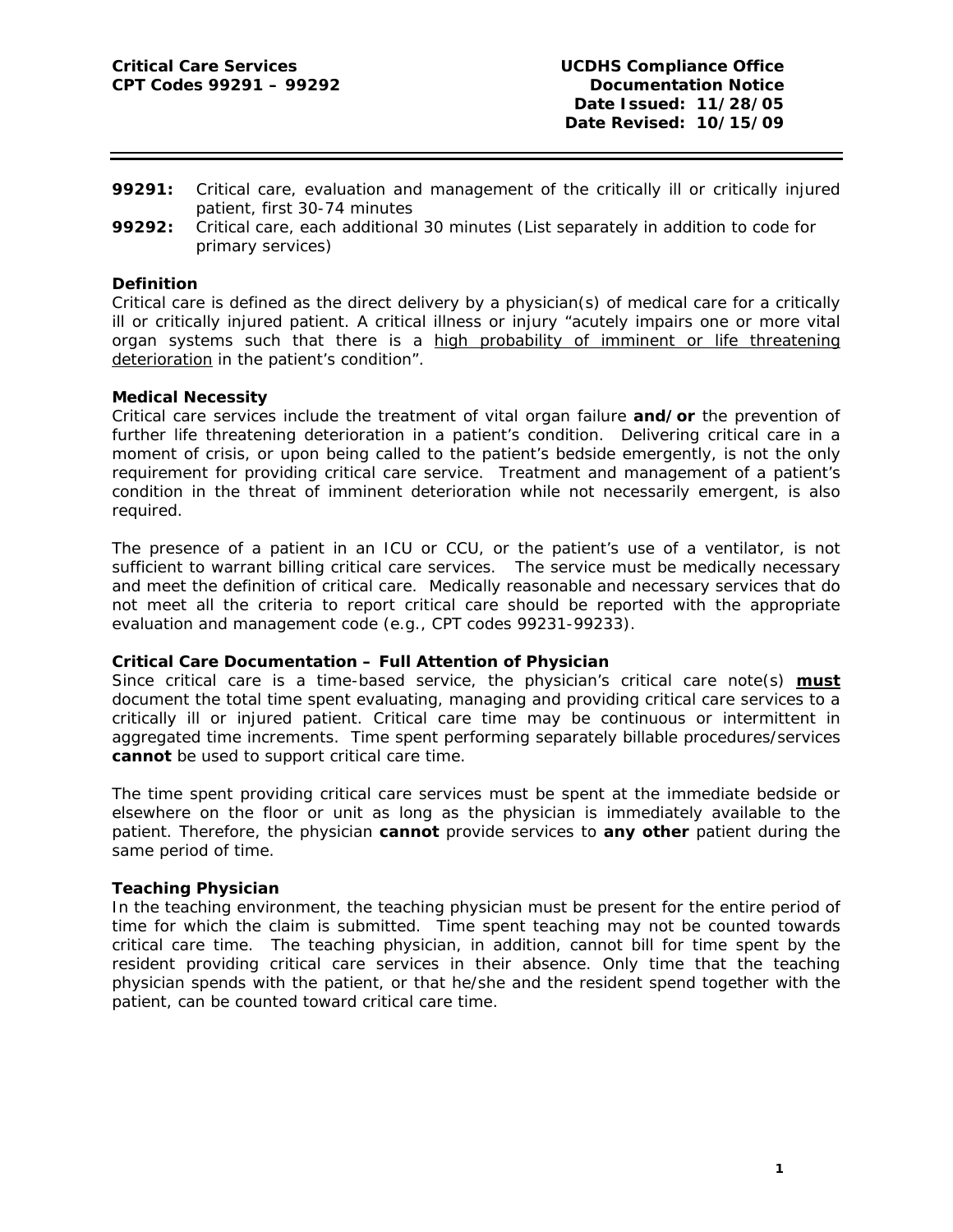Provided that all requirements for critical care services are met, the teaching physician's documentation may tie into the resident's documentation. The teaching physician may refer to the resident's documentation for specific patient history, physical findings and medical assessment. **NOTE:** It is the teaching physician's **"stand alone"** documentation that determines whether a critical care services can be billed.

**The teaching physician medical record documentation must provide information including the time the teaching physician spent providing critical care; that the patient was critically ill during the time the teaching physician saw the patient; what made the patient critically ill; and the nature of the treatment and management provided by the teaching physician.** 

The following is an example of acceptable teaching physician documentation:

Patient seen and examined with Dr. Resident. Reviewed and agree with his note and the plan of care we developed together. One hour of critical care time personally performed due to patient's hemo-dynamic instability. Patient was resuscitated with 2 units of packed red blood cells. Additional studies were obtained to determine possible causes for patient's instabilities.

## **Included Services**

The following services are inclusive of critical care services and should not be reported separately the interpretation of cardiac output measurements (93561, 93562), chest x-rays (71010, 71015, 71020), blood draw for specimen (36415), blood gases and information data stored in computers (e.g., ECGs, blood pressures, hematologic data) (99090), gastric intubations (43752, 91105), pulse oximetry (94760, 94761, 94762), temporary transcutaneous pacing (92953), ventilator management (94002-94004, 94660, 94662), and vascular access procedures (36000, 36410, 36415, 36591, 36600).

### **Family Counseling/Discussions**

Routine daily updates to family members are considered part of critical care services and not separately billable. However, time spent with family member or other surrogate decision makers may be counted toward critical care time when these criteria are met:

- The patient is unable or clinically incompetent to participate in giving a history and/or decision making and
- The discussion is necessary for determining treatment decisions

A summary of any family discussion is to be documented within the medical record and should include that the patient was unable or incompetent to participate and the necessity of the discussion and any treatment decisions made.

Telephone calls to family members and/or surrogate decision makers may be counted provided that they meet the same criteria as described above. All other family discussions, no matter how lengthy, may not be counted towards critical care time.